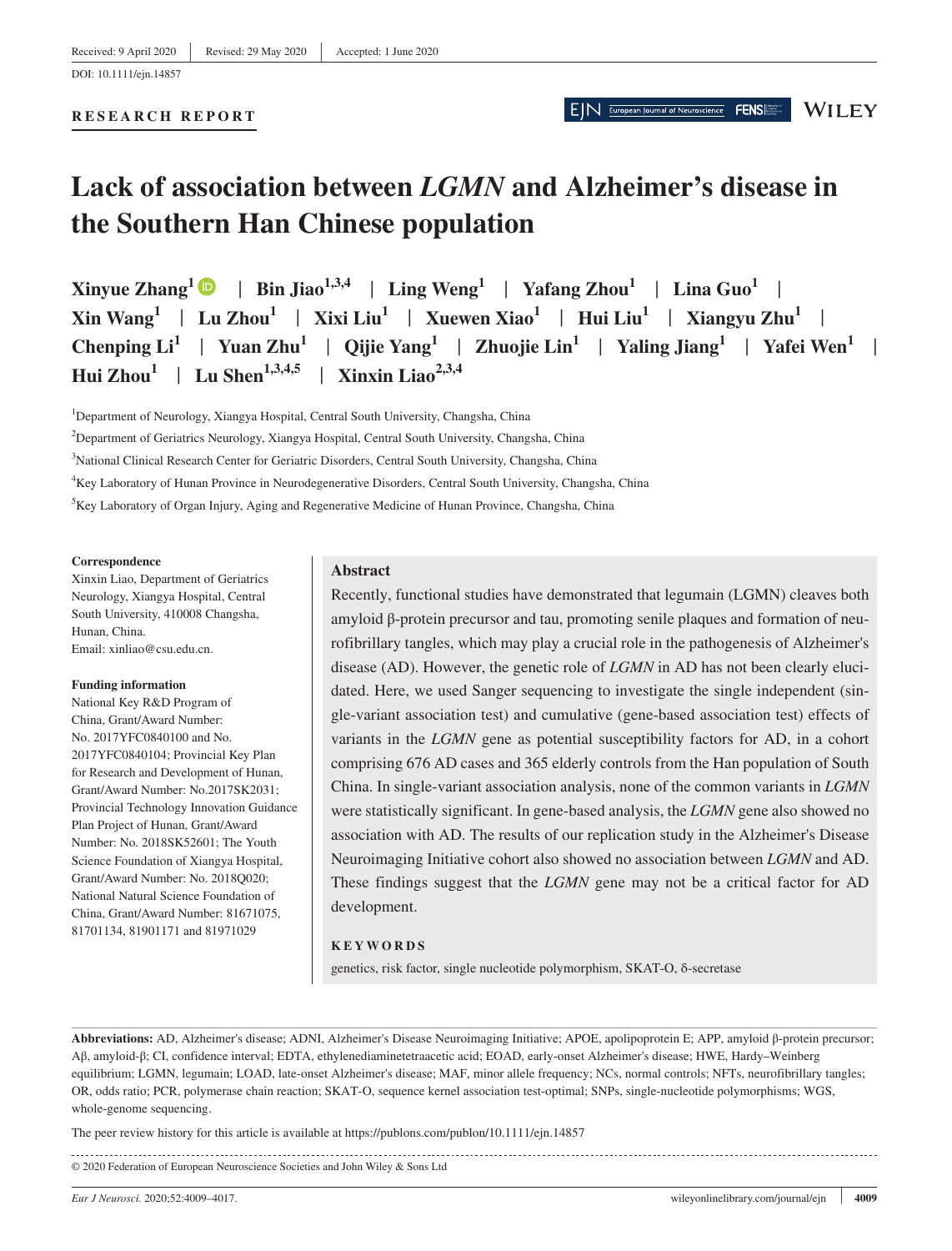## **4010 WILEY-EIN** European Journal of Neuroscience **FENS**

## **1** | **INTRODUCTION**

As the most common neurodegenerative disorder, Alzheimer's disease (AD) has garnered increasing attention. It is characterized by memory loss and executive dysfunction and significantly interferes with daily life activities in the late stage (Scheltens et al., 2016). Amyloid plaques and neurofibrillary tangles (NFTs) are two major pathological features of AD (Kozlov, Afonin, Evsyukov, & Bondarenko, 2017). Amyloid plaques are principally composed of abnormally folded amyloid-β (Aβ) 40 and Aβ42, the most abundant forms of Aβ. Aβ is generated from amyloid-β protein precursor (APP) by β-secretase and then γ-secretase in the amyloidogenic pathway (Thinakaran & Koo, 2008; O'Brien & Wong, 2011; Tiwari, Atluri, Kaushik, Yndart, & Nair, 2019). Studies have shown that Aβ plays a critical role in the initiation of AD pathology (Hardy & Higgins, 1992; Selkoe & Hardy, 2016). In addition, Aβ oligomers also induce abnormal tau hyperphosphorylation, which promotes the formation of NFTs (Fan et al., 2019).

Although the etiology of late-onset sporadic AD remains unclear, a growing body of evidence suggests that a large proportion of these cases are significantly influenced by genetic factors. Genome-wide association studies and next-generation sequencing have identified many susceptibility loci associated with AD (Harold et al., 2009; Lambert et al., 2009, 2013; Seshadri et al., 2010; Hollingworth et al., 2011; Jonsson et al., 2013; Cruchaga et al., 2014; Vardarajan et al., 2015; Sassi et al., 2016). *LGMN* maps to chromosome 14q32.12 and encodes the age-dependent, pH-controlled lysosomal cysteine protease, legumain, also known as asparagine endopeptidase or δ-secretase (Zhang et al., 2015; Gao et al., 2018). *LGMN* was found to be casually associated with late-onset AD (LOAD) after adjusting for apolipoprotein E (*APOE*) in Caribbean Hispanic families (Vardarajan et al., 2018). In addition, cleavage of APP and tau by legumain has been shown to be involved in the pathological processes underlying AD. APP is cleaved by δ-secretase at two major sites, N373 and N585 residues; cleavage at N585 increases Aβ level by enhancing β-secretase 1-mediated APP processing. In addition, a study showed that knockout of δ-secretase in 5XFAD and APP/PS1 mouse models led to a reduction in senile plaque formation (Zhang et al., 2015). Moreover, it has also been reported that tau cleavage by δ-secretase inhibits microtubule polymerization and promotes neurotoxicity (Zhang et al., 2014). Subsequently, it was shown that an oral small molecule inhibitor of δ-secretase identified through high-throughput screening abolished AD pathologies in P301S and 5XFAD transgenic mice, resulting in cognitive function improvement (Zhang et al., 2017).

To the best of our knowledge, no study has determined whether there is a genetic association between *LGMN* and AD in Chinese populations. Thus, we conducted a mutation screening study using Sanger sequencing to determine the correlation between *LGMN* and AD in southern Han Chinese. We also performed a replication study in the Alzheimer's Disease Neuroimaging Initiative (ADNI) cohort.

## **2** | **MATERIALS AND METHODS**

#### **2.1** | **Study subjects**

A total of 676 Han Chinese AD patients (256 males, 420 females) were recruited from the Department of Neurology, Xiangya Hospital, Central South University (Hunan, China). All patients underwent a detailed neurologic examination by two experienced neurologists and met the National Institute of Neurological and Communicative Disorders and Stroke and Alzheimer's Disease and Related Disorders Association criteria (McKhann et al., 1984) for probable or definite AD. The patients had a mean age at onset of  $66.07 \pm 10.69$  years (range, 33 to 91 years). Among the 676 AD patients, 88 (13.02%) had a positive family history and the remaining 588 (86.98%) were sporadic cases. In addition, 315 (46.60%) of the 676 patients were diagnosed with early-onset AD (EOAD, age  $\leq 65$ ) and 361 (53.40%) had LOAD (age  $> 65$ ). No pathogenic mutation in *APP, presenilin 1,* or *presenilin 2* was reported in this cohort. In addition, 365 unaffected community-dwelling individuals without symptoms of AD were recruited as healthy controls and matched for ethnicity and area of residence (175 males and 190 females, mean age 70.65  $\pm$  5.65 years, range 63–87 years). The study was approved by the Ethics Committee of Xiangya Hospital, Central South University (institutional review board equivalent). Written informed consent was obtained from all participants involved in the study. The demographic and clinical information of all subjects is presented in Table 1.

## **2.2** | **Genetic testing**

Blood samples (10 ml per subject) were obtained by venipuncture from each subject and transferred to ethylenediaminetetraacetic acid (EDTA) tubes. Genomic DNA was isolated from peripheral blood leukocytes using a standard protocol (Jiao *et al*., 2014; Jiao *et al*., 2015). All isolated DNA samples were measured for quality and quantity by a fluorometer and normalized to 50 ng/μL. Polymerase chain reaction (PCR) was performed on the exonic regions and exon-intron boundaries of *LGMN* (NM\_005606). Each PCR fragment was sequenced from both directions on the ABI 3730xl Genetic Analyzer (Applied Biosystems, Waltham, MA, USA). Primers for *LGMN* (exons 1–14) and *APOE* genotypes amplification were designed according to the GenBank entries (Table S1). Sequencher software was used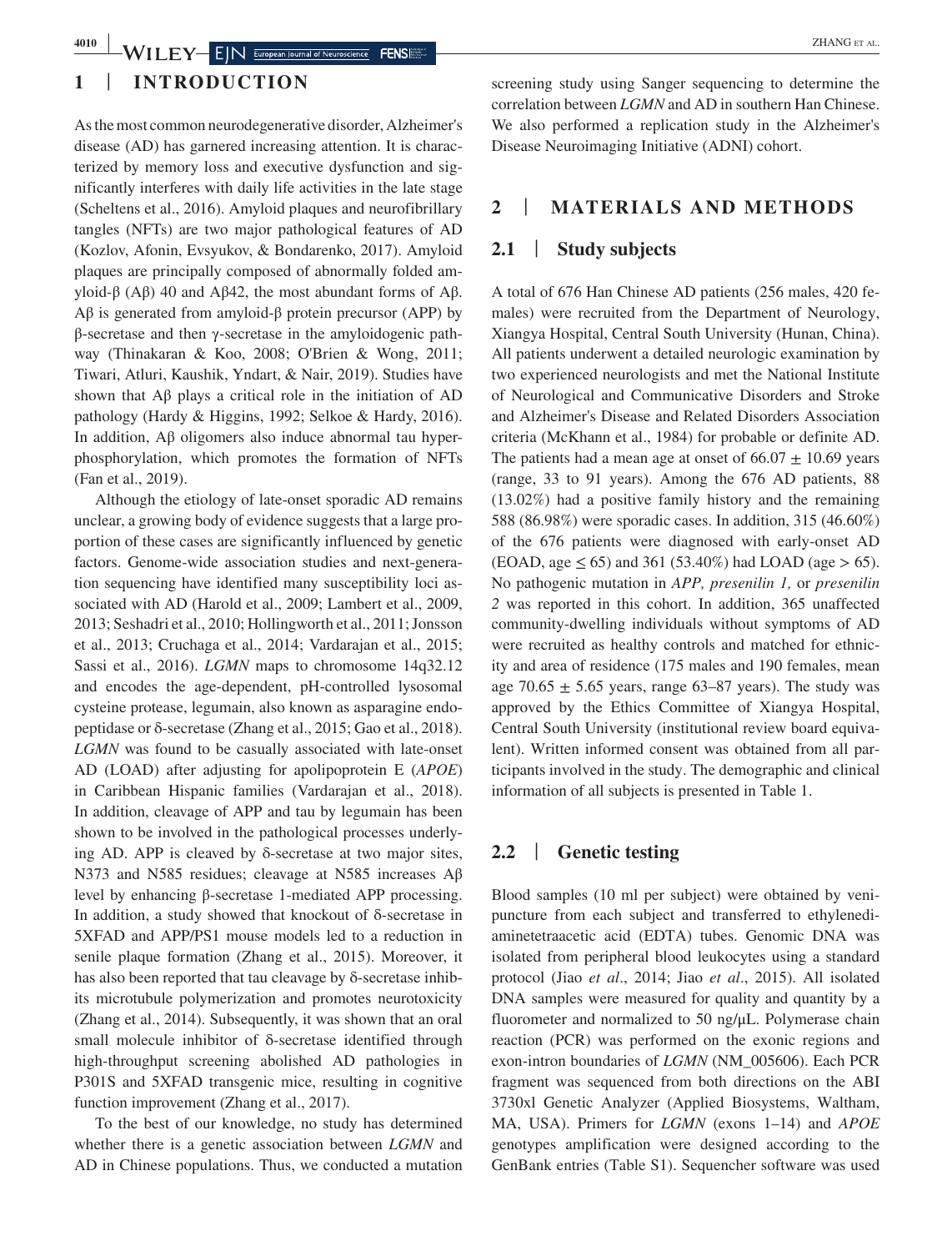**TABLE 1** Clinical and demographic data of 676 AD cases and 365 NCs

|                         | <b>AD</b> cases<br>$(n = 676)$ | <b>Control</b><br><b>individuals</b><br>$(n = 365)$ | P           |
|-------------------------|--------------------------------|-----------------------------------------------------|-------------|
| Age (year)              | $66.07 \pm 10.69$              | $70.65 \pm 5.65$                                    | p < 0.001   |
| Gender $(\%$<br>male)   | 37.87                          | 47.95                                               | $p = 0.002$ |
| Education (year)        | $7.83 \pm 4.29$                | $10.02 \pm 2.85$                                    | p < 0.001   |
| Disease duration<br>(y) | $3.41 \pm 2.61$                |                                                     |             |
| MMSE (score)            | $10.89 \pm 7.19$               | $27.35 \pm 3.01$                                    | p < 0.001   |
| MoCA (score)            | $7.3 \pm 5.45$                 |                                                     |             |
| CDR (score)             | $1.34 \pm 0.72$                |                                                     |             |
| ADL (score)             | $35.21 \pm 13.84$              |                                                     |             |
| NPI (score)             | $15.61 \pm 16.38$              |                                                     |             |
| Hachinski<br>(score)    | $2.07 + 1.19$                  |                                                     |             |
| HAMD (score)            | $5.44 + 5.22$                  |                                                     |             |

*Note:* MMSE, Mini-Mental State Examination; MoCA, Montreal Cognitive Assessment; CDR, Clinical Dementia Rating; ADL, Activities of Daily Living; NPI, Neuropsychiatric Inventory; Hachinski, Hachinski Ischemic Scale; HAMD, Hamilton Depression Scale. All of them are neuropsychological assessment scales.

for DNA sequences analysis. Variants were checked against established databases (Genome Aggregation Database [gnomAD] and dbSNP v.150). The effects of missense variants on the function of proteins were predicted by SIFT (Ng & Henikoff, 2001), PolyPhen-2 (Adzhubei et al., 2010), and 12 other related silico tools.

## **2.3** | **ADNI dataset**

To perform the replication study in an independent cohort, we obtained whole-genome sequencing (WGS) data from the ADNI database (adni.loni.usc.edu). Participants enrolled in the ADNI were from North America. Our ADNI cohort consisted of 247 patients with AD and 243 normal controls (NCs). Variants with read depth  $\geq 5$  and allele depth  $\geq 2$ were retained for subsequent analysis. For the single-variant association test, only variants with an MAF  $\geq$  0.01 were considered, whereas variants with an MAF < 0.01 were used for the gene-based association test.

#### **2.4** | **Statistical analysis**

Descriptive statistics are presented as the mean  $\pm$  standard deviation. The Mann–Whitney U test was used to compare age, gender, education, and Mini-Mental State Examination

**TABLE 2** The distribution of APOE alleles and genotypes in AD cases and NCs

| <b>APOE</b>               | Case $(n = 676, \%)$ | Control<br>$(n = 365,%)$ | P       |
|---------------------------|----------------------|--------------------------|---------|
| $\varepsilon$ 2           | 54(4.0)              | 64(8.8)                  | < 0.001 |
| $\varepsilon$ 3           | 939 (69.5)           | 591 (81.0)               | < 0.001 |
| $\varepsilon$ 4           | 359 (26.5)           | 75(10.2)                 | < 0.001 |
| .212                      | 1(0.1)               | 2(0.5)                   | 0.283   |
| $\epsilon$ 2/3            | 41(6.1)              | 54 (14.8)                | < 0.001 |
| $\epsilon$ <sup>2/4</sup> | 11(1.6)              | 6(1.6)                   | 0.984   |
| $\epsilon$ 3/3            | 339 (50.2)           | 237(65.0)                | < 0.001 |
| $\epsilon$ 3/4            | 220(32.5)            | 63 (17.3)                | < 0.001 |
| $\epsilon$ 4/4            | 64(9.5)              | 3(0.8)                   | < 0.001 |

between the AD group and the control group. Comparisons of allele and genotype frequency distributions of *APOE* between the two groups were performed with the chi-square test. Single-nucleotide polymorphisms (SNPs) with a P value less than 0.0001 were considered to be inconsistent with Hardy– Weinberg equilibrium (HWE). According to the minor allele frequency (MAF) in the controls, the variations were classified into common variations (0.01  $\leq$  MAF  $\leq$ 0.5) and rare variations  $(0 < MAF < 0.01)$ . For common variants, allele frequencies were calculated in cases and controls, and the chi-square test on allelic association was performed. Logistic regression analysis corrected for sex, age, and *APOE ε4* status (*APOE ε4+, APOE ε4-*) was also undertaken. Regarding the rare variations, we collapsed all rare variants together, and the sequence kernel association test-optimal (SKAT-O) test (Lee, Wu, & Lin, 2012) was carried out with adjustment for three covariates (sex, age, and *APOE ε4* status) to study their cumulative effect on the AD trait. The analysis was further stratified based on age at onset ( $\leq 65$  or  $> 65$  years) and presence or absence of *APOE ε4* alleles. Bonferroni correction was performed to correct for multiple comparisons of our cohort and the ADNI cohort. All computations were performed in PLINK 1.9.  $p < 0.05$  was considered statistically significant.

## **3** | **RESULTS**

#### **3.1** | **APOE allele frequencies and genotypes**

The distribution of *APOE* allele frequencies and genotypes of all participants is presented in Table 2. Consistent with previously reported results, the frequencies of the *APOE* ε 4 allele were significantly higher in AD cases than in the NCs, and the frequencies of the  $\varepsilon$ 2 allele and  $\varepsilon$ 3 allele were significantly lower in AD cases than in the NCs. In terms of genotypes, the frequencies of *APOE* ε3/4 and ε4/4 genotypes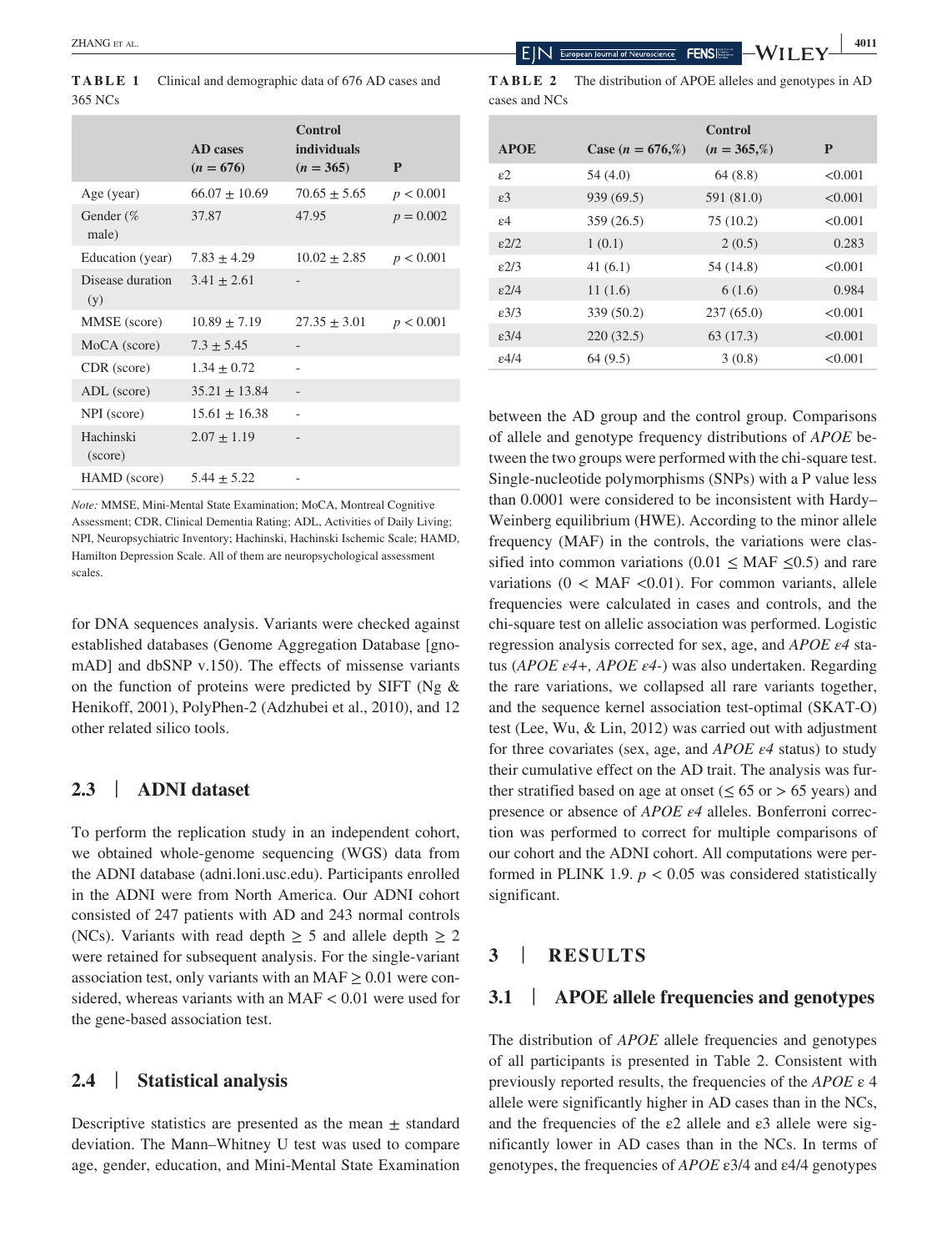**TABLE 3** Association analysis of common variants in *LGMN* in AD cases and NCs (0.01 ≤ MAF≤0.5)

TABLE 3

Association analysis of common variants in LGMN in AD cases and NCs (0.01  $\leq$  MAF $\leq$ 0.5)

**4012**

|      |                  |             |                              |           | MAF   |         |             |             |                        |
|------|------------------|-------------|------------------------------|-----------|-------|---------|-------------|-------------|------------------------|
| Gene | Position         | <b>SNP</b>  | Nucleotide change            | AA change | case  | control | $P_v$ value | Corrected P | OR (95% CI)            |
| LGMN | Chr14:93,170,741 | rs2250672   | g.93170741T > C <sup>a</sup> |           | 0.460 | 0.455   | 0.7437      | 0.5102      | 1.031 (0.860-1.235)    |
|      | Chr14:93,170,901 | rs2402189   | g.93170901A > C <sup>a</sup> |           | 0.233 | 0.247   | 0.2974      | 0.2563      | $0.894(0.724 - 1.104)$ |
|      | Chr14:93,170,993 | rs9791      | $c.1251G > A^{b}$            | p.P417P   | 0.064 | 0.059   | 0.4950      | 0.4308      | 1.139 (0.783-1.658)    |
|      | Chr14:93,172,735 | rs17128499  | $g.93172735C > A^a$          |           | 0.133 | 0.134   | 0.8979      | 0.8606      | $0.983(0.754 - 1.281)$ |
|      | Chr14:93,173,010 | rs17128502  | $g.93173010C > T^4$          |           | 0.115 | 0.101   | 0.1580      | 0.2061      | 1.232 (0.922-1.647)    |
|      | Chr14:93,175,973 | rs2273922   | $g.93175973G > A^a$          |           | 0.020 | 0.012   | 0.0595      | 0.0792      | $2.024(0.958 - 4.275)$ |
|      | Chr14:93,180,727 | rs59223493  | $c.474T > C b$               | p.N158N   | 0.153 | 0.170   | 0.1212      | 0.2038      | $0.824(0.644 - 1.653)$ |
|      | Chr14:93,182,466 | rs1242119   | g.93182466G > A <sup>a</sup> |           | 0.085 | 0.077   | 0.3458      | 0.3374      | 1.172 (0.842-1.632)    |
|      | Chr14:93,183,718 | rs2295986   | $g.93183718C > T^3$          |           | 0.133 | 0.134   | 0.9056      | 0.8932      | $0.984(0.755 - 1.282)$ |
|      | Chr14:93,185,129 | rs118128989 | $c.199G > A^{b}$             | p.V67I    | 0.034 | 0.034   | 0.9787      | 0.8563      | $0.993(0.605 - 1.630)$ |
|      | Chr14:93,198,972 | rs12885208  | $g.93198972A > T^a$          |           | 0.031 | 0.036   | 0.4536      | 0.6279      | $0.826(0.500 - 1.364)$ |
|      | Chr14:93,199,080 | rs2236264   | $c.52G > A^b$                | p.V18I    | 0.233 | 0.233   | 0.9954      | 0.8664      | 1.001 (0.809-1.238)    |
|      | Chr14:93,199,203 | rs1613441   | $g.93199203T > A^a$          |           | 0.108 | 0.100   | 0.4116      | 0.5425      | 1.132 (0.842-1.520)    |
|      | Chr14:93,207,541 | rs2025058   | g.93207541A > G <sup>a</sup> |           | 0.017 | 0.018   | 0.8749      | 0.7642      | $0.945(0.471 - 1.900)$ |
|      |                  |             |                              |           |       |         |             |             |                        |

Note: MAF, minor allele frequency; OR, odds ratio; Corrected P, adjustment for age and gender and APOE e4. *Note:* MAF, minor allele frequency; OR, odds ratio; Corrected P, adjustment for age and gender and *APOE ε4*.

 ${}^{4}$ NC\_000014.8 version.<br> ${}^{b}$ NM\_005606 version. aNC\_000014.8 version. <sup>b</sup>NM\_005606 version.

a l .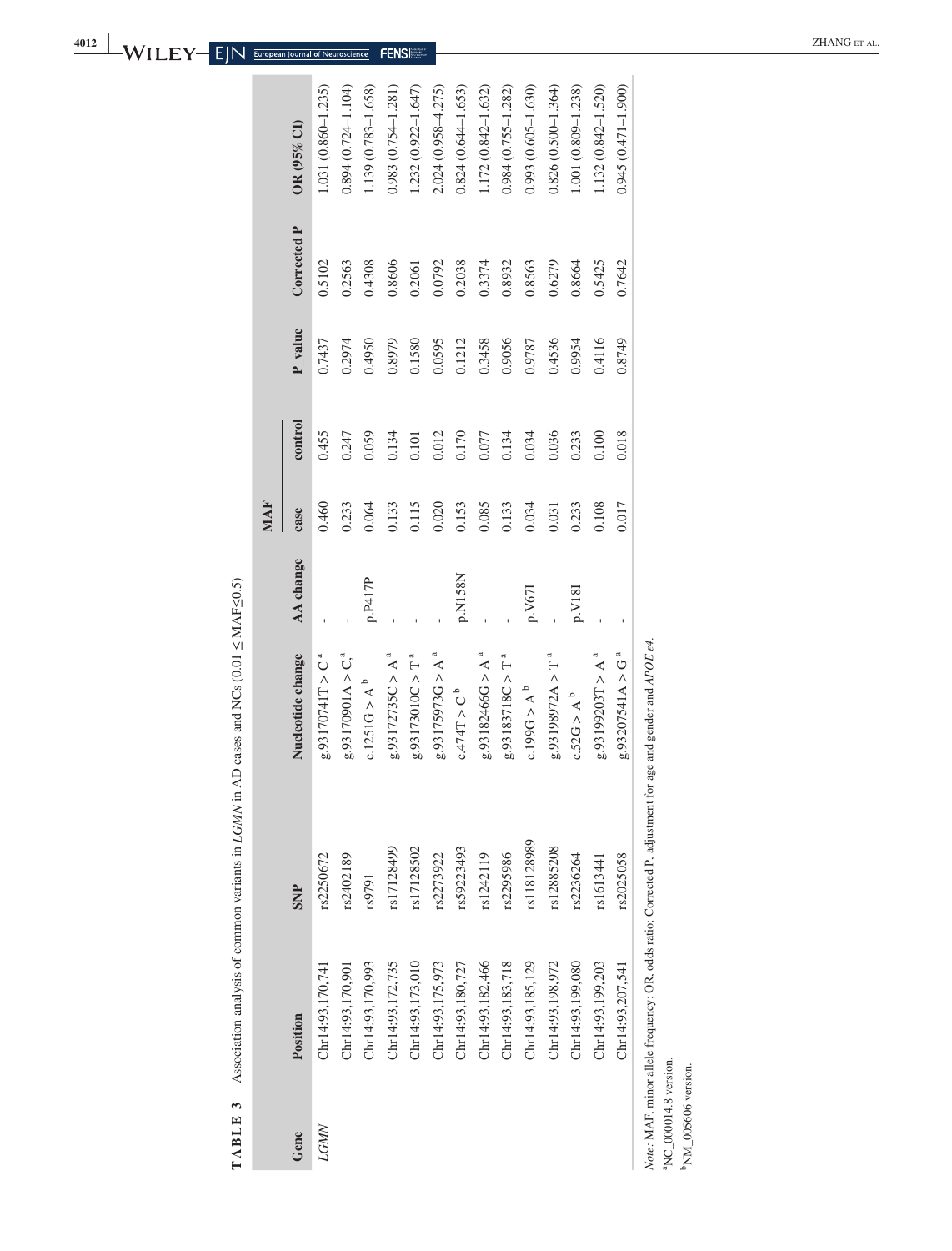| TABLE 4        |                  | Rare variants in the LGMN gene in the Chinese AD cohort                                      |           |                  |              |             |                                                                                                                                                                                                                                                                                                                                                                                                                                                                                                                                                                                                                                                                                                                                                                                                                                                                                                         |                  |                |
|----------------|------------------|----------------------------------------------------------------------------------------------|-----------|------------------|--------------|-------------|---------------------------------------------------------------------------------------------------------------------------------------------------------------------------------------------------------------------------------------------------------------------------------------------------------------------------------------------------------------------------------------------------------------------------------------------------------------------------------------------------------------------------------------------------------------------------------------------------------------------------------------------------------------------------------------------------------------------------------------------------------------------------------------------------------------------------------------------------------------------------------------------------------|------------------|----------------|
| Gene           | Position         | cDNA change                                                                                  | AA change | Mutation<br>type | MAF gnomAD   | dbSNP       | <b>Functional predictions:</b><br>pathogenic (total)                                                                                                                                                                                                                                                                                                                                                                                                                                                                                                                                                                                                                                                                                                                                                                                                                                                    | $AD$ cases $(n)$ | Controls $(n)$ |
| LGMN           | Chr14:93,170,693 | c.1273A > G                                                                                  | p.M425V   | Missense         | 0.0000735949 | rs189997608 | 5(14)                                                                                                                                                                                                                                                                                                                                                                                                                                                                                                                                                                                                                                                                                                                                                                                                                                                                                                   |                  |                |
|                | Chr14:93,171,007 | c.1237G > C                                                                                  | p.E413Q   | Missense         |              |             | 11(14)                                                                                                                                                                                                                                                                                                                                                                                                                                                                                                                                                                                                                                                                                                                                                                                                                                                                                                  |                  |                |
|                | Chr14:93,171,049 | c.1195G > A                                                                                  | $p.E399K$ | Missense         | 0.0000121824 | rs767989757 | 13(14)                                                                                                                                                                                                                                                                                                                                                                                                                                                                                                                                                                                                                                                                                                                                                                                                                                                                                                  |                  |                |
|                | Chr14:93,172,859 | c.1160G > A                                                                                  | p.R387Q   | Missense         | 0.0000124149 | rs376306388 | 8(14)                                                                                                                                                                                                                                                                                                                                                                                                                                                                                                                                                                                                                                                                                                                                                                                                                                                                                                   |                  |                |
|                | Chr14:93,172,904 | c.1115C > T                                                                                  | p.P372L   | Missense         | 0.0000366635 | rs765350803 | 2(14)                                                                                                                                                                                                                                                                                                                                                                                                                                                                                                                                                                                                                                                                                                                                                                                                                                                                                                   |                  |                |
|                | Chr14:93,176,028 | $\text{c.1009C} > \text{T}$                                                                  | p.R337W   | Missense         | 0.000170815  | rs570992743 | $6(14)$                                                                                                                                                                                                                                                                                                                                                                                                                                                                                                                                                                                                                                                                                                                                                                                                                                                                                                 |                  |                |
|                | Chr14:93,176,135 | c.902A > T                                                                                   | p.H301L   | Missense         | 0.0000934906 | rs200248140 | 4(14)                                                                                                                                                                                                                                                                                                                                                                                                                                                                                                                                                                                                                                                                                                                                                                                                                                                                                                   |                  |                |
|                | Chr14:93,176,168 | c.869C > G                                                                                   | p.A290G   | Missense         | 0.00011426   | rs151054975 | 6(14)                                                                                                                                                                                                                                                                                                                                                                                                                                                                                                                                                                                                                                                                                                                                                                                                                                                                                                   |                  |                |
|                | Chr14:93,180,185 | c.526C > A                                                                                   | p.H176N   | Missense         | 0.0000162433 | rs775800345 | 4(14)                                                                                                                                                                                                                                                                                                                                                                                                                                                                                                                                                                                                                                                                                                                                                                                                                                                                                                   |                  |                |
|                | Chr14:93,182,560 | c.325A > G                                                                                   | p.T109A   | Missense         | 0.0000771617 | rs779985081 | 13(14)                                                                                                                                                                                                                                                                                                                                                                                                                                                                                                                                                                                                                                                                                                                                                                                                                                                                                                  |                  |                |
|                | Chr14:93,182,563 | c.322G > A                                                                                   | $p.V108I$ | Missense         |              |             | 12(14)                                                                                                                                                                                                                                                                                                                                                                                                                                                                                                                                                                                                                                                                                                                                                                                                                                                                                                  |                  |                |
|                | Chr14:93,185,190 | $c.139 - 2$ <sub>-139</sub> $-1$ insA                                                        |           | Splicing         |              |             |                                                                                                                                                                                                                                                                                                                                                                                                                                                                                                                                                                                                                                                                                                                                                                                                                                                                                                         |                  |                |
|                | Chr14:93,199,100 | c.32T > C                                                                                    | $p.V11A$  | Missense         |              |             | 2(14)                                                                                                                                                                                                                                                                                                                                                                                                                                                                                                                                                                                                                                                                                                                                                                                                                                                                                                   |                  |                |
|                | Chr14:93,199,103 | c.29G > A                                                                                    | p.S10N    | Missense         |              |             | 4(14)                                                                                                                                                                                                                                                                                                                                                                                                                                                                                                                                                                                                                                                                                                                                                                                                                                                                                                   |                  |                |
| Carriers $(n)$ |                  |                                                                                              |           |                  |              |             |                                                                                                                                                                                                                                                                                                                                                                                                                                                                                                                                                                                                                                                                                                                                                                                                                                                                                                         | $\overline{14}$  | $\sqrt{2}$     |
| Frequency (%)  |                  |                                                                                              |           |                  |              |             |                                                                                                                                                                                                                                                                                                                                                                                                                                                                                                                                                                                                                                                                                                                                                                                                                                                                                                         | 2.07% (14/676)   | 1.37% (5/365)  |
| SKAT-O test    |                  | $p = 0.49$ (adjusted by age, gender and APOE $\epsilon$ 4)                                   |           |                  |              |             |                                                                                                                                                                                                                                                                                                                                                                                                                                                                                                                                                                                                                                                                                                                                                                                                                                                                                                         |                  |                |
|                |                  | GenoCanyon (http://genocanyon.med.yale.du/), (14) fitCons (http://compgen.cshl.edu/fitCons/) |           |                  |              |             | Note: Transcript NM_005606 has been used for LGMN variants nomenclature; cDNA, complementary deoxyribonucleic acid; gnomAD, genome aggregation database; SKAT-O, Sequence Kernel Association Test-Optimal test<br>ics.wustl.edu/jflab/lrt_query.html), (5) MutationTaster (http://www.mutationtaster.org), (6) MutationAssessor (http://mutationassessor.org), (7) FATHMM (http://fathmm.biocompute.org.uk), (8)PROVEAN(http://provean.jcvi.<br>The silico tools for predicting variants were (1) SIFT (http://sift.jcvi.org), (2) PolyPhen2-HDIV (http://genetics.bwh.harvard.edu/pph2), (3) PolyPhen2-HVAR (http://genetics.bwh.harvard.edu/pph), (4) LRT (http://www.genet<br>org/), (9) M-CAP (http://bejerano.stanford.edu/MCAP), (10) CADD(http://cadd.gs.washington.edu/), (11) DANN (https://cbcl.ics.uci.edu/public_data/DANN/), (12) Eigen (http://www.columbia.edu/~ii2135/eigen.html), (13) |                  |                |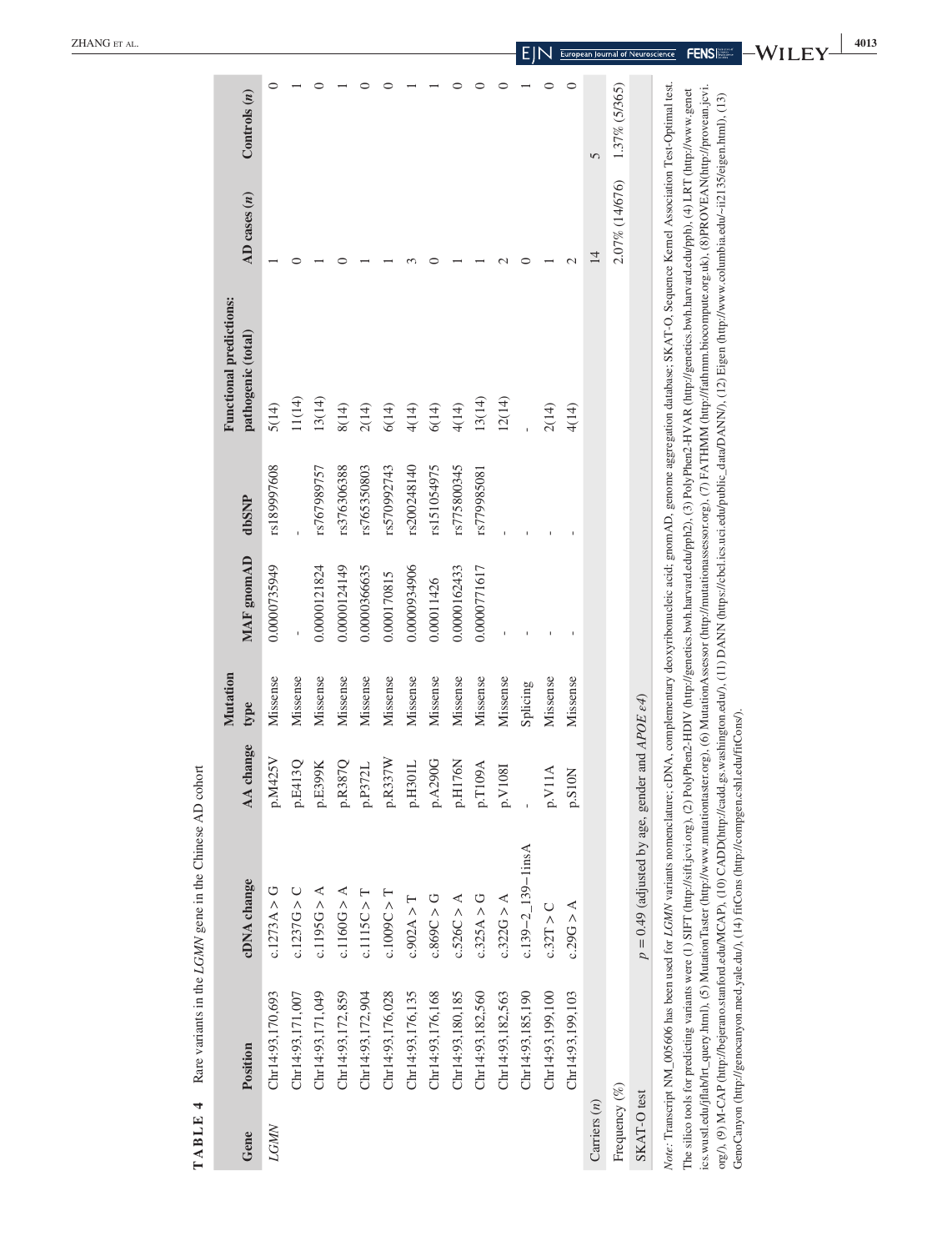**4014 WILEY-EIN** European Journal of Neuroscience **FENS** 

were significantly higher in AD cases than in the NCs ( $p <$ 0.001), and the frequencies of  $\varepsilon$ 2/3 and  $\varepsilon$ 3/3 genotypes were lower in the AD group than in the NCs ( $p < 0.001$ ; Table 2).

#### **3.2** | **Single common variant association test**

We identified 14 common variants in total, all of which conformed to HWE. Before adjustment, none of the common variants detected in *LGMN* reached statistical significance (uncorrected  $p > 0.05$ ). Moreover, after correcting covariates for sex, age, and *APOE ε4* status, no statistically significant difference was found between the two groups (corrected *p* > 0.05; Table 3). In *APOE ε4* status-stratified analysis, two SNPs (rs17128499, rs2295986) showed statistical significance after adjustment for age and sex (corrected  $p = 0.0274$ , 0.0173) between the *APOE ε4* carrier AD group and the *APOE ε4* carrier control group. However, neither of the two SNPs reached statistical significance after Bonferroni correction ( $p > 0.05$ ; Table S2). In age at onset-stratified analysis, none of the common variants detected reached statistical significance after adjustment for sex and *APOE ε4* status in both the age at onset > 65 years group and  $\leq 65$  years group (corrected  $p > 0.05$ ; Table S3).

## **3.3** | **Gene-based rare variants association test**

As shown in Table 4, 14 rare variants  $(0 < MAF < 0.01)$ were identified in our cohort, and none of them significantly deviated from HWE. Nine of these variants were seen in patients only. One missense variant (H301L) was noted in patients and NCs. We also identified fewer variants (3 missense variants and 1 splicing variant) only in the NCs. In our data, 2.07% of AD cases (14/676) and 1.37% of NCs (5/365) carried these rare variants. The cumulative effect on AD of all 14 variants was analyzed by the SKAT-O test. We failed to identify the significant enrichment of rare variants across *LGMN* in AD patients compared with NCs (SKAT-O p cor $rected = 0.49$  (Table 4). In further stratified analysis based on age at onset and *APOE ε4* status, the SKAT-O test results showed no association between *LGMN* and AD (SKAT-O p corrected  $> 0.05$ ; Table S4).

## **3.4** | **ADNI cohort results**

To replicate our findings in other population, variants located in both the coding region and non-coding region of the *LGMN* gene were extracted from the WGS data of the ADNI database. In total, 109 common variants and 6 rare variants were identified. Between the AD group and NC

group, three SNPs reached nominally statistical significance: rs1242100 (uncorrected  $p = 0.0094$ , odds ratio [OR] = 0.613, 95% confidence interval [CI] =0.422–0.889), rs1242098 (uncorrected  $p = 0.0121$ , OR = 0.622, 95% CI = 0.428–0.903), and rs3783933 (uncorrected  $p = 0.0497$ , OR = 0.732, 95%  $CI = 0.536 - 1.000$ . No SNPs reached statistical significance after Bonferroni correction ( $p > 0.05$ ; Table S5). A total of six non-synonymous SNPs were included to study their cumulative effects on the AD trait. SKAT-O test results showed no association between *LGMN* and AD (SKAT-O p corrected  $= 0.536$ ; Table S6).

## **4** | **DISCUSSION**

In this study, the screening of variants in *LGMN* was first conducted in a Chinese cohort. Mammalian legumain (δ-secretase) encoded by the *LGMN* gene was cloned by Chen *et al*. in humans in 1997, which belongs to peptidase family C13 (Chen et al., 1997). Structurally, human legumain consists of a signal peptide composed of the first 17 residues, an N-terminal propeptide composed of 8 residues, a cysteine protease domain with 298 residues, and a C-terminal prodomain consisting of the remaining 110 residues (Chen et al., 1997). Recently, it has been reported that the C-terminal domain of legumain plays a key role in legumain activation and stability (Dall & Brandstetter, 2013). Functional studies have shown that δ-secretase cleaves not only APP but also tau, enhancing the formation of both Aβ and NFTs. In AD mouse models, deletion of δ-secretase can reduce the pathological changes of AD and restore cognitive function (Wang, Liu, Chen, & Ye, 2018). According to our results, we found that several variants identified in AD patients were located in the essential C-terminal domain, including four missense rare variants (p.M425V, p.E399K, p.P372L, and p.R337W). Due to the special domain in which these variants located, we cannot rule out their effects on the autoproteolytic activation of legumain, which may further affect the legumain cleavage of APP and tau.

A WGS study was previously performed in Caribbean Hispanic families, and the gene-based association analysis results showed a modest association between *LGMN* and LOAD after adjusting for *APOE* dosage ( $p = 0.033$ ) (Vardarajan et al., 2018). In this study, after adjusting for sex, age, and *APOE ε4*, we did not find any association between *LGMN* and AD in the Chinese population. Moreover, in age at onset- and *APOE ε4* status*-* stratified analysis, no statistical difference was observed after Bonferroni correction in our cohort. Even so, it is still notable that the rare variants were observed at a higher frequency in AD cases compared with NCs. In addition, our replication study in the ADNI cohort also indicated no association between *LGMN* and AD.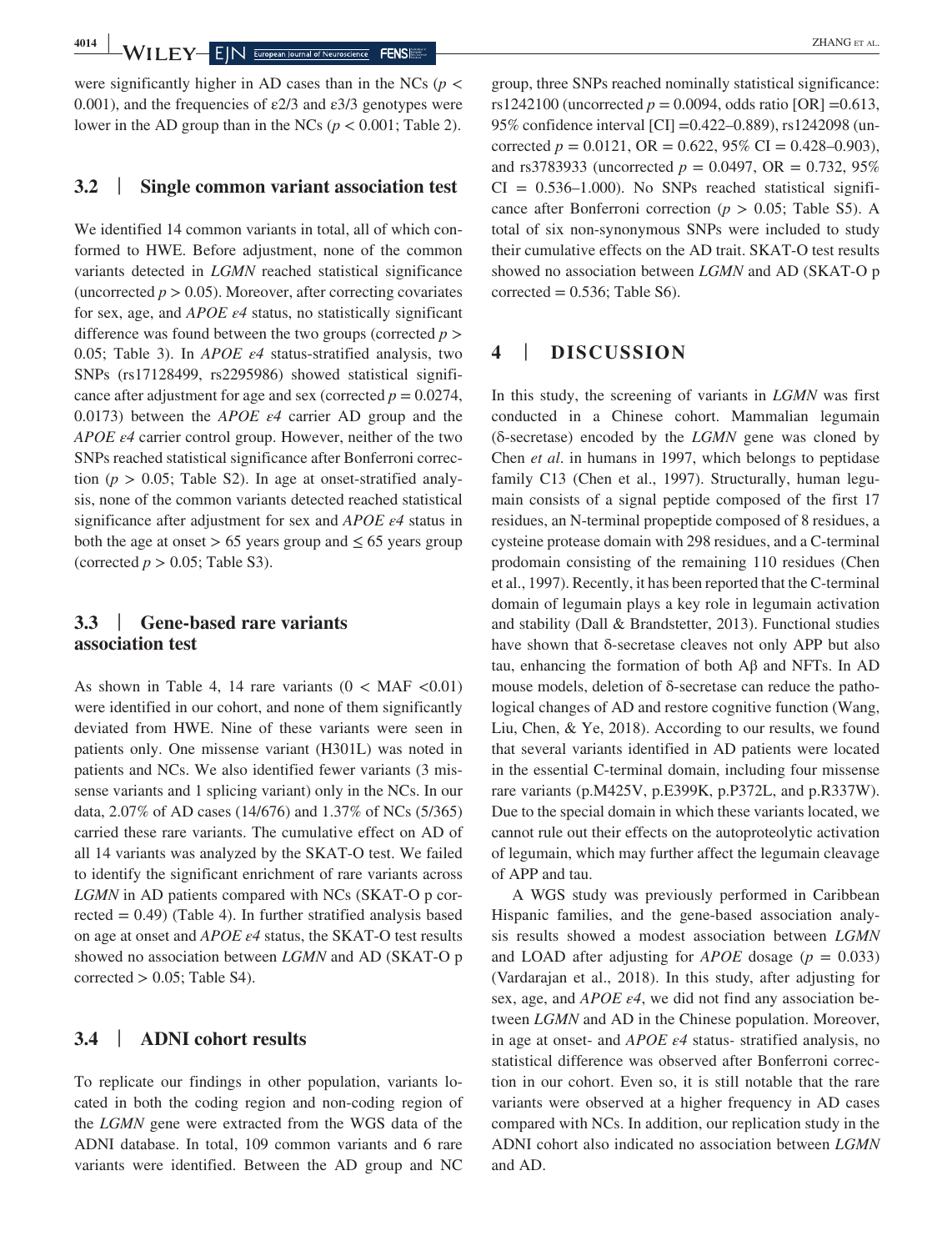Several possible reasons could account for these results. First, the number of subjects included in our study was relatively small, which was a limitation that contributed to the negative findings to some extent. Second, the inconsistency with previous results was due in part to the fact that the previous genetic study of *LGMN* was conducted in a western population, which have different genetic backgrounds compared to the Chinese population. Finally, the AD cases included in the study by Vardarajan et al. (2018) were LOAD and the gene-based association analysis indicated that *LGMN* was associated with LOAD. By contrast, the onset age of AD patients in our study ranged from 33 to 91 years, and in addition to LOAD patients, EOAD patients accounted for 46.60% of our AD cohort, which may have weakened the modest association shown in the previous study. Similarly, the association of the risk variants with AD varied across age groups, which has been shown in previous studies (Vardarajan et al., 2015; Verheijen et al., 2016). Therefore, when genetic association studies with AD are conducted, various factors should be taken into consideration such as the characteristics of the study population, genetic heterogeneity of the phenotype, and the sample size.

In conclusion, this is the first study to assess the genetic association between *LGMN* and AD in a Chinese cohort. Our results suggest that variants in *LGMN* may not be associated with AD in ethnic Han Chinese population. However, due to the limited sample size in the present study, replication studies should be conducted to further evaluate the potential association between *LGMN* and AD in samples with different ethnic or geographic origins.

#### **DATA ACCESSIBILITY STATEMENT**

All data can be accessed by contacting the corresponding author at xinliao@csu.edu.cn.

#### **ACKNOWLEDGEMENTS**

This study was supported by the Youth Program of National Natural Science Foundation of China (No. 81901171 to Xinxin Liao and No. 81701134 to Bin Jiao), The Youth Science Foundation of Xiangya Hospital (No. 2018O020), National Natural Science Foundation of China (No. 81671075 and No. 81971029 to Lu Shen), the National Key R&D Program of China (No. 2017YFC0840100 and No. 2017YFC0840104 to Lu Shen), the Provincial Key Plan for Research and Development of Hunan (No. 2017SK2031 to Lu Shen), and Provincial Technology Innovation Guidance Plan Project of Hunan (No. 2018SK52601 to Bin Jiao).

CONFLICT OF INTEREST STATEMENT.

The authors have no conflicts of interest to report. AUTHOR CONTRIBUTIONS.

XZ conceived the article and wrote the manuscript. LW, YZ, LG, XW, LZ, XL, XX, HL, XZ, CL, YZ, QY, ZL,

YJ, YW, and HZ collected the data. LS, XXL, and BJ reviewed and edited the manuscript. All authors reviewed the manuscript.

## **ORCID**

*Xinyue Zhang* <https://orcid.org/0000-0002-3565-8393>

#### **REFERENCES**

- Adzhubei, I. A., Schmidt, S., Peshkin, L., Ramensky, V. E., Gerasimova, A., Bork, P., … Sunyaev, S. R. (2010). A method and server for predicting damaging missense mutations. *Nature Methods*, *7*, 248–249.
- Chen, J. M., Dando, P. M., Rawlings, N. D., Brown, M. A., Young, N. E., Stevens, R. A., … Barrett, A. J. (1997). Cloning, isolation, and characterization of mammalian legumain, an asparaginyl endopeptidase. *Journal of Biological Chemistry*, *272*, 8090–8098.
- Cruchaga, C., Karch, C.M., Jin, S.C., Benitez, B.A., Cai, Y., Guerreiro, R., Harari, O., Norton, J., Budde, J., Bertelsen, S., Jeng, A.T., Cooper, B., Skorupa, T., Carrell, D., Levitch, D., Hsu, S., Choi, J., Ryten, M., Sassi, C., Bras, J., Gibbs, R.J., Hernandez, D.G., Lupton, M.K., Powell, J., Forabosco, P., Ridge, P.G., Corcoran, C.D., Tschanz, J.T., Norton, M.C., Munger, R.G., Schmutz, C., Leary, M., Demirci, F.Y., Bamne, M.N., Wang, X., Lopez, O.L., Ganguli, M., Medway, C., Turton, J., Lord, J., Braae, A., Barber, I., Brown, K., Alzheimer's Research, U.K.C., Pastor, P., Lorenzo-Betancor, O., Brkanac, Z., Scott, E., Topol, E., Morgan, K., Rogaeva, E., Singleton, A., Hardy, J., Kamboh, M.I., George-Hyslop, P.S., Cairns, N., Morris, J.C., Kauwe, J.S.K. & Goate, A.M (2014). Rare coding variants in the phospholipase D3 gene confer risk for Alzheimer's disease. *Nature*, *505*, 550–554.
- Dall, E., & Brandstetter, H. (2013). Mechanistic and structural studies on legumain explain its zymogenicity, distinct activation pathways, and regulation. *Proc Natl Acad Sci U S A*, *110*, 10940–10945.
- Fan, L., Mao, C., Hu, X., Zhang, S., Yang, Z., Hu, Z., … Xu, Y. (2019). New Insights Into the Pathogenesis of Alzheimer's Disease. *Front Neurol*, *10*, 1312.
- Gao, J., Li, K., Du, L., Yin, H., Tan, X., & Yang, Z. (2018). Deletion of asparagine endopeptidase reduces anxiety- and depressive-like behaviors and improves abilities of spatial cognition in mice. *Brain Research Bulletin*, *142*, 147–155.
- Hardy, J. A., & Higgins, G. A. (1992). Alzheimer's disease: The amyloid cascade hypothesis. *Science*, *256*, 184–185.
- Harold, D., Abraham, R., Hollingworth, P., Sims, R., Gerrish, A., Hamshere, M. L., … Williams, J. (2009). Genome-wide association study identifies variants at CLU and PICALM associated with Alzheimer's disease. *Nature Genetics*, *41*, 1088–1093.
- Hollingworth, P., Harold, D., Sims, R., Gerrish, A., Lambert, J. C., Carrasquillo, M. M., … I. & van Duijn, C.M. & Breteler, M.M. & Ikram, M.A. & DeStefano, A.L. & Fitzpatrick, A.L. & Lopez, O. & Launer, L.J. & Seshadri, S. & consortium, C. & Berr, C. & Campion, D. & Epelbaum, J. & Dartigues, J.F. & Tzourio, C. & Alperovitch, A. & Lathrop, M. & consortium, E. & Feulner, T.M. & Friedrich, P. & Riehle, C. & Krawczak, M. & Schreiber, S. & Mayhaus, M. & Nicolhaus, S. & Wagenpfeil, S. & Steinberg, S. & Stefansson, H. & Stefansson, K. & Snaedal, J. & Bjornsson, S. & Jonsson, P.V. & Chouraki, V. & Genier-Boley, B. & Hiltunen, M. & Soininen, H. & Combarros, O. & Zelenika, D. & Delepine, M. & Bullido, M.J. & Pasquier, F. & Mateo, I. & Frank-Garcia, A. & Porcellini, E. & Hanon, O. & Coto, E. & Alvarez, V. & Bosco, P. &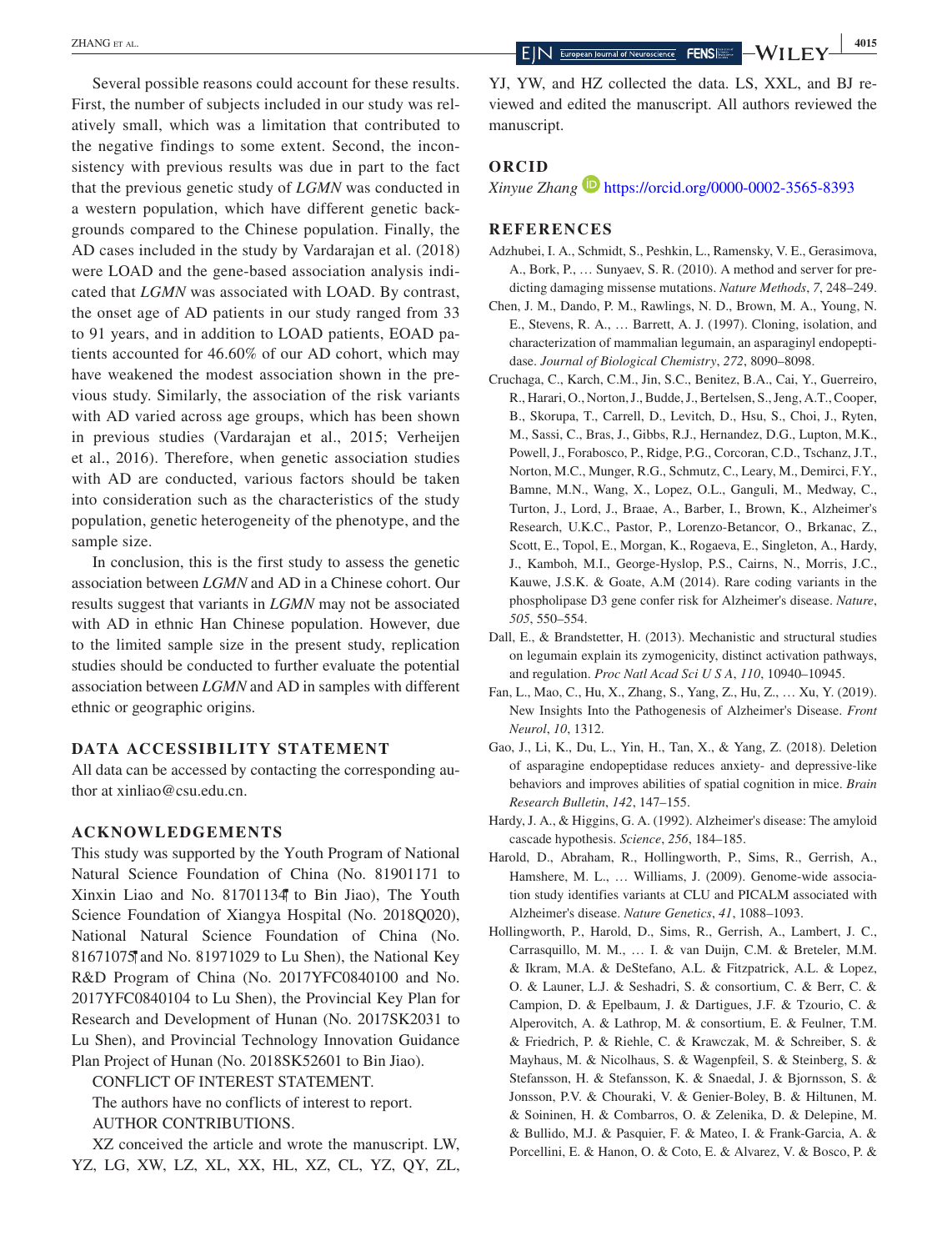**4016 WILEY-EIN** European Journal of Neuroscience **FENS** 

- Siciliano, G. & Mancuso, M. & Panza, F. & Solfrizzi, V. & Nacmias, B. & Sorbi, S. & Bossu, P. & Piccardi, P. & Arosio, B. & Annoni, G. & Seripa, D. & Pilotto, A. & Scarpini, E. & Galimberti, D. & Brice, A. & Hannequin, D. & Licastro, F. & Jones, L. & Holmans, P.A. & Jonsson, T. & Riemenschneider, M. & Morgan, K. & Younkin, S.G. & Owen, M.J. & O'Donovan, M. & Amouyel, P. & Williams, J., (2011). Common variants at ABCA7, MS4A6A/MS4A4E, EPHA1, CD33 and CD2AP are associated with Alzheimer's disease. *Nature Genetics*, *43*, 429–435.
- Jiao, B., Liu, X., Tang, B., Hou, L., Zhou, L., Zhang, F., Zhou, Y., Guo, J., Yan, X., & Shen, L. (2014) Investigation of TREM2, PLD3, and UNC5C variants in patients with Alzheimer's disease from mainland China. *Neurobiol Aging*, 35, 2422 e2429-2422 e2411.
- Jiao, B., Liu, X., Zhou, L., Wang, M. H., Zhou, Y., Xiao, T., … Shen, L. (2015). Polygenic Analysis of Late-Onset Alzheimer's Disease from Mainland China. *PLoS One*, *10*, e0144898.
- Jonsson, T., Stefansson, H., Steinberg, S., Jonsdottir, I., Jonsson, P. V., Snaedal, J., … Stefansson, K. (2013). Variant of TREM2 associated with the risk of Alzheimer's disease. *New England Journal of Medicine*, *368*, 107–116.
- Kozlov, S., Afonin, A., Evsyukov, I., & Bondarenko, A. (2017). Alzheimer's disease: As it was in the beginning. *Reviews in the Neurosciences*, *28*, 825–843.
- Lambert, J. C., Heath, S., Even, G., Campion, D., Sleegers, K., Hiltunen, M., … I., de Pancorbo, M.M., Lendon, C., Dufouil, C., Jaillard, C., Leveillard, T., Alvarez, V., Bosco, P., Mancuso, M., Panza, F., Nacmias, B., Bossu, P., Piccardi, P., Annoni, G., Seripa, D., Galimberti, D., Hannequin, D., Licastro, F., Soininen, H., Ritchie, K., Blanche, H., Dartigues, J.F., Tzourio, C., Gut, I., Van Broeckhoven, C., Alperovitch, A., Lathrop, M. & Amouyel, P., (2009). Genome-wide association study identifies variants at CLU and CR1 associated with Alzheimer's disease. *Nature Genetics*, *41*, 1094–1099.
- Lambert, J.C. & Ibrahim-Verbaas, C.A. & Harold, D. & Naj, A.C. & Sims, R. & Bellenguez, C. & DeStafano, A.L. & Bis, J.C. & Beecham, G.W. & Grenier-Boley, B. & Russo, G. & Thorton-Wells, T.A. & Jones, N. & Smith, A.V. & Chouraki, V. & Thomas, C. & Ikram, M.A. & Zelenika, D. & Vardarajan, B.N. & Kamatani, Y. & Lin, C.F. & Gerrish, A. & Schmidt, H. & Kunkle, B. & Dunstan, M.L. & Ruiz, A. & Bihoreau, M.T. & Choi, S.H. & Reitz, C. & Pasquier, F. & Cruchaga, C. & Craig, D. & Amin, N. & Berr, C. & Lopez, O.L. & De Jager, P.L. & Deramecourt, V. & Johnston, J.A. & Evans, D. & Lovestone, S. & Letenneur, L. & Moron, F.J. & Rubinsztein, D.C. & Eiriksdottir, G. & Sleegers, K. & Goate, A.M. & Fievet, N. & Huentelman, M.W. & Gill, M. & Brown, K. & Kamboh, M.I. & Keller, L. & Barberger-Gateau, P. & McGuiness, B. & Larson, E.B. & Green, R. & Myers, A.J. & Dufouil, C. & Todd, S. & Wallon, D. & Love, S. & Rogaeva, E. & Gallacher, J. & St George-Hyslop, P. & Clarimon, J. & Lleo, A. & Bayer, A. & Tsuang, D.W. & Yu, L. & Tsolaki, M. & Bossu, P. & Spalletta, G. & Proitsi, P. & Collinge, J. & Sorbi, S. & Sanchez-Garcia, F. & Fox, N.C. & Hardy, J. & Deniz Naranjo, M.C. & Bosco, P. & Clarke, R. & Brayne, C. & Galimberti, D. & Mancuso, M. & Matthews, F. & European Alzheimer's Disease, I. & Genetic & Environmental Risk in Alzheimer's, D. & Alzheimer's Disease Genetic, C. & Cohorts for, H. & Aging Research in Genomic, E. & Moebus, S. & Mecocci, P. & Del Zompo, M. & Maier, W. & Hampel, H. & Pilotto, A. & Bullido, M. & Panza, F. & Caffarra, P. & Nacmias, B. & Gilbert, J.R. & Mayhaus, M. & Lannefelt, L. & Hakonarson, H. & Pichler, S. & Carrasquillo, M.M. & Ingelsson, M. & Beekly, D. & Alvarez, V. & Zou, F. & Valladares, O. & Younkin,
- S.G. & Coto, E. & Hamilton-Nelson, K.L. & Gu, W. & Razquin, C. & Pastor, P. & Mateo, I. & Owen, M.J. & Faber, K.M. & Jonsson, P.V. & Combarros, O. & O'Donovan, M.C. & Cantwell, L.B. & Soininen, H. & Blacker, D. & Mead, S. & Mosley, T.H., Jr. & Bennett, D.A. & Harris, T.B. & Fratiglioni, L. & Holmes, C. & de Bruijn, R.F. & Passmore, P. & Montine, T.J. & Bettens, K. & Rotter, J.I. & Brice, A. & Morgan, K. & Foroud, T.M. & Kukull, W.A. & Hannequin, D. & Powell, J.F. & Nalls, M.A. & Ritchie, K. & Lunetta, K.L. & Kauwe, J.S. & Boerwinkle, E. & Riemenschneider, M. & Boada, M. & Hiltuenen, M. & Martin, E.R. & Schmidt, R. & Rujescu, D. & Wang, L.S. & Dartigues, J.F. & Mayeux, R. & Tzourio, C. & Hofman, A. & Nothen, M.M. & Graff, C. & Psaty, B.M. & Jones, L. & Haines, J.L. & Holmans, P.A. & Lathrop, M. & Pericak-Vance, M.A. & Launer, L.J. & Farrer, L.A. & van Duijn, C.M. & Van Broeckhoven, C. & Moskvina, V. & Seshadri, S. & Williams, J. & Schellenberg, G.D. & Amouyel, P (2013). Meta-analysis of 74,046 individuals identifies 11 new susceptibility loci for Alzheimer's disease. *Nature Genetics*, *45*, 1452–1458.
- Lee, S., Wu, M. C., & Lin, X. (2012). Optimal tests for rare variant effects in sequencing association studies. *Biostatistics*, *13*, 762–775.
- McKhann, G., Drachman, D., Folstein, M., Katzman, R., Price, D., & Stadlan, E. M. (1984). Clinical diagnosis of Alzheimer's disease: Report of the NINCDS-ADRDA Work Group under the auspices of Department of Health and Human Services Task Force on Alzheimer's Disease. *Neurology*, *34*, 939–944.
- Ng, P. C., & Henikoff, S. (2001). Predicting deleterious amino acid substitutions. *Genome Research*, *11*, 863–874.
- O'Brien, R. J., & Wong, P. C. (2011). Amyloid precursor protein processing and Alzheimer's disease. *Annual Review of Neuroscience*, *34*, 185–204.
- Sassi, C., Nalls, M.A., Ridge, P.G., Gibbs, J.R., Ding, J., Lupton, M.K., … Hardy, J. (2016) ABCA7 p.G215S as potential protective factor for Alzheimer's disease. *Neurobiol Aging*, *46*, 235 e231-239.
- Scheltens, P., Blennow, K., Breteler, M. M., de Strooper, B., Frisoni, G. B., Salloway, S., & Van der Flier, W. M. (2016). Alzheimer's disease. *Lancet*, *388*, 505–517.
- Selkoe, D. J., & Hardy, J. (2016). The amyloid hypothesis of Alzheimer's disease at 25 years. *EMBO Molecular Medicine*, *8*, 595–608.
- Seshadri, S., Fitzpatrick, A.L., Ikram, M.A., DeStefano, A.L., Gudnason, V., Boada, M., Bis, J.C., Smith, A.V., Carassquillo, M.M., Lambert, J.C., Harold, D., Schrijvers, E.M., Ramirez-Lorca, R., Debette, S., Longstreth, W.T., Jr., Janssens, A.C., Pankratz, V.S., Dartigues, J.F., Hollingworth, P., Aspelund, T., Hernandez, I., Beiser, A., Kuller, L.H., Koudstaal, P.J., Dickson, D.W., Tzourio, C., Abraham, R., Antunez, C., Du, Y., Rotter, J.I., Aulchenko, Y.S., Harris, T.B., Petersen, R.C., Berr, C., Owen, M.J., Lopez-Arrieta, J., Varadarajan, B.N., Becker, J.T., Rivadeneira, F., Nalls, M.A., Graff-Radford, N.R., Campion, D., Auerbach, S., Rice, K., Hofman, A., Jonsson, P.V., Schmidt, H., Lathrop, M., Mosley, T.H., Au, R., Psaty, B.M., Uitterlinden, A.G., Farrer, L.A., Lumley, T., Ruiz, A., Williams, J., Amouyel, P., Younkin, S.G., Wolf, P.A., Launer, L.J., Lopez, O.L., van Duijn, C.M., Breteler, M.M., Consortium, C., Consortium, G. & Consortium, E (2010). Genome-wide analysis of genetic loci associated with Alzheimer disease. *JAMA*, *303*, 1832–1840.
- Thinakaran, G., & Koo, E. H. (2008). Amyloid precursor protein trafficking, processing, and function. *Journal of Biological Chemistry*, *283*, 29615–29619.
- Tiwari, S., Atluri, V., Kaushik, A., Yndart, A., & Nair, M. (2019). Alzheimer's disease: Pathogenesis, diagnostics, and therapeutics. *Int J Nanomedicine*, *14*, 5541–5554.